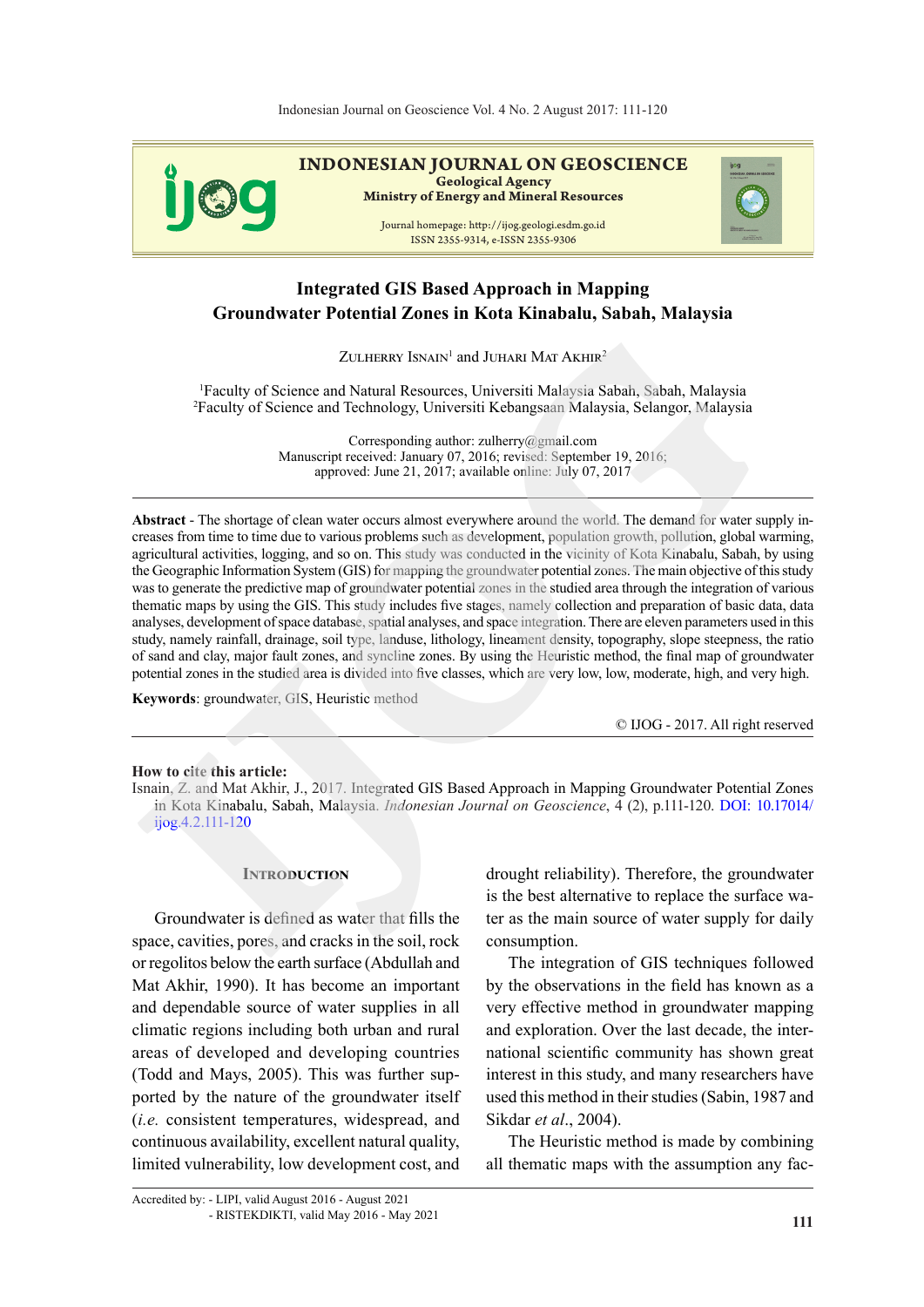tors or parameters that have been studied for their position (ranking), based on its effect in augment of groundwater. Selection of the position (ranking) is based on a questionnaire that had been made to the experts involved or have experience in groundwater.

The studied area, Kota Kinabalu, is located on the west coast of Sabah, Malaysia. Geographically, the studied area is situated between the latitude  $5°55'$  -  $6°12'$  North and longitude  $116°01'$  -  $116°17'$  East (Figure 1). Geologically, the studied area consists of Crocker Formation and Quaternary sediments. The age of the Crocker Formation is estimated from Oligocene to Early Miocene. There are three main units of the Crocker Formation comprising sandstone, interbedding sandstone and shale, and shale.



Figure 1. A map showing the studied area.

Among the main reasons, this study was conducted because this resource has not fully been explored in Malaysia, especially in Kota Kinabalu due to the surface water is sufficient enough for domestic consumption. However, Kota Kinabalu is a very fast developing area. Therefore, it is not impossible in the very near future it could suffer supply shortages due to the rapid development, urbanization, and increasing in population which can cause pollution to the surface water resources.

All the necessary data for this study, such as topographic map, landuse map, soil map series, annual rainfall data, and satellite images have been collected. All data acquisition involved departments like the Mineral and Geoscience Department (JMG) Malaysia, Malaysian Remote Sensing Agency (ARSM), the State Department of Survey and Mapping (JUPEM), the Malaysian Meteorological Service Department, and related institutions. Random field inspections were also conducted at this stage to confirm the changes that occur in the studied area.

The ILWIS 3.3 (Integrated Land and Water Information System) software was applied to perform all the processes in GIS. Attribute analysis, classification of polygons, and weightaging value have produced the thematic maps of rainfall, lithology, topographic elevation, slope steepness, drainage density, soil types, as well as sand and clay ratio. In theory, spatial analysis is used either to produce additional information using the existing information, or to increase the spatial structure or the relationship between the relevant geographic information (Murai, 1993).

For this study, the focus was on the technique or combination of overlapping raster data model in which all thematic maps that have been given the weights were combined to predict the groundwater potential zones. Each polygon for thematic map layers that have been given the weights was varied according to the characteristics of their remuneration like the annual rainfall (average annual rainfall in the studied area), lithology (permeability properties and porosity of rocks), lineament density (remuneration classes and features); drainage density (classes and attributes of permeability), land use (type and characteristics of remuneration), and the type of soils (properties of permeability and soil porosity). This stage was very fundamental, because the weight value assigned determined or influenced the accuracy of the final results that have been integrated later. DRASTIC method (Aller *et al*., 1985) and the methods used by Krishnamurthy *et al*. (1996 and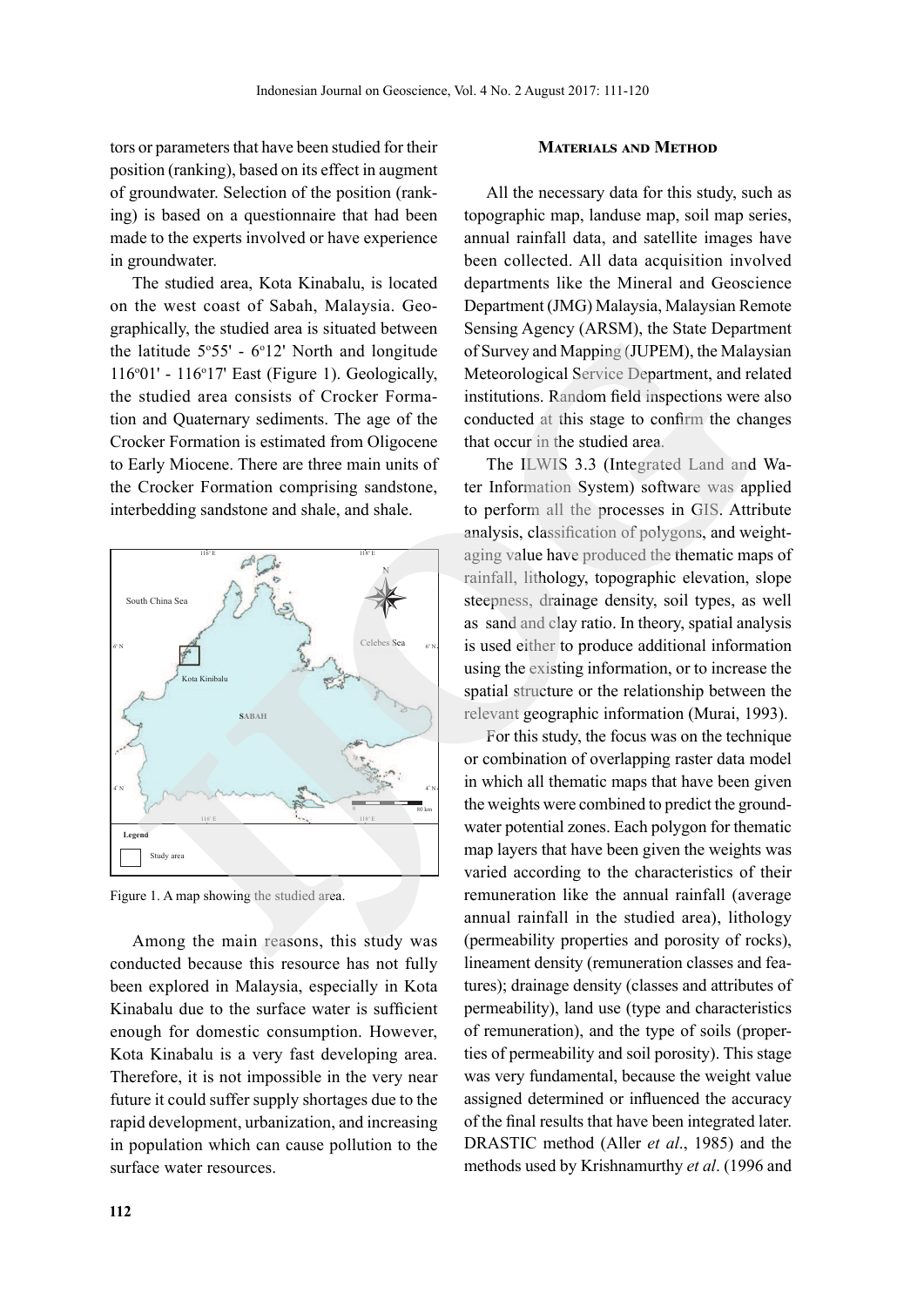1997) were used as references. In this method, Krishnamurthy used scales of 5 to 70 as the weight parameter. However, for this study, the researcher decided to use scales of 10 to 50 only. Weighting scale of 10 was used for the least contribute, while the scale of 50 was to indicate the highest influence or contribution to the availability of groundwater.

By using the Heuristic method, each thematic map has been given an index number or weight value, based on their position (ranking) on the groundwater augmentation process. The grant was based on the weightage of the questionnaires in Figure 2. This weight value or index number is given for the ranking based on the nature of these factors that influenced the availability of groundwater.

#### **QUESTIONAIRE FORM FOR THE EXPERTS**

The purpose of this survey was to obtain the opinion or view from the experts (in the groundwater study or related) regarding the factors that control the availability of groundwater in the state of Sabah.

**Position** Organisation : Tel. No. Email : Experience in groundwater study (years) :

Weightage 1-9 are used for the factors that control the availability of groundwater. Please circle the answer that was deemed the most appropriate.

\*\* 1 – very less influence the groundwater availability \*\* 9 – very influence the groundwater availability

| No. | Control<br>Factor      |   |                |               |                | Weightage   |   |                |                |   |
|-----|------------------------|---|----------------|---------------|----------------|-------------|---|----------------|----------------|---|
| 1.  | Lithology              |   | $\overline{c}$ | 3             | $\overline{4}$ | 5           | 6 |                | $\overline{8}$ | 9 |
| 2.  | Lineament              |   | $\overline{2}$ | 3             | 4              | $\varsigma$ | 6 |                | $\overline{8}$ | 9 |
| 3.  | Soil type              |   | $\overline{2}$ | 3             | $\overline{4}$ | 5           | 6 | 7              | 8              | 9 |
| 4.  | Rainfall               |   | $\mathfrak{D}$ | $\mathbf{3}$  | $\overline{A}$ | 5           | 6 | 7              | $\overline{8}$ | 9 |
| 5.  | Drainage<br>density    |   | $\overline{2}$ | $\mathcal{R}$ | 4              | $\varsigma$ | 6 |                | $\mathbf{8}$   | 9 |
| 6.  | Contour                | 1 | $\overline{2}$ | 3             | $\overline{4}$ | 5           | 6 | $\overline{7}$ | 8              | 9 |
| 7.  | Landuse                | 1 | $\overline{2}$ | 3             | $\overline{4}$ | 5           | 6 | 7              | 8              | 9 |
| 8.  | Fault                  | 1 | $\overline{c}$ | 3             | 4              | $\varsigma$ | 6 | 7              | 8              | 9 |
| 9.  | Bedding                | 1 | $\overline{2}$ | 3             | $\overline{4}$ | 5           | 6 | 7              | 8              | 9 |
| 10. | Sand and<br>clay ratio | 1 | $\overline{c}$ | 3             | $\overline{4}$ | 5           | 6 | $\overline{7}$ | 8              | 9 |

Figure 2. Questionnaires that were used in this study.

The weight values that assigned to the thematic map layers were shown in Table 1.

Finally, the formula of the Heuristic method was developed as follows:

 $GWP=(LI)*9+(SC)*8+(RD)*8+(FZ)*$ 7+(SZ)\*6+(DD)\*5+(LD)\*4+(ST)\*3+  $(TO)*2+(SS)*2+(LU)*1]/55$ 

Table 1. Position (Ranking) and the Weight Value Given to Eleven Parameters in the Mapping of Groundwater Potential Zones

| No. | Parameter                     |    | <b>Position Weight Value</b> |
|-----|-------------------------------|----|------------------------------|
|     | 1. Lithology (LI)             |    | g                            |
|     | 2. Sand and clay ratio (SC)   |    |                              |
|     | 3. Rainfall density (RD)      |    |                              |
|     | 4. Fault (FZ)                 |    |                              |
|     | 5. Bedding (SZ)               | 5  | 6                            |
|     | 6. Drainage density (DD)      |    | 5                            |
|     | 7. Lineament density (LD)     |    |                              |
|     | 8. Soil type (ST)             |    | 3                            |
|     | 9. Topographic elevation (TO) |    | 2                            |
|     | 10. Slope steepness (SS)      |    | $\mathcal{D}_{\mathcal{A}}$  |
|     | 11. Landuse $(LU)$            | 10 |                              |
|     | Total                         |    | 55                           |

## **Results and Discussion**

All the thematic maps that have been produced are presented on Figures 3 through 13.

A lithology map of the studied area is shown in Figure 3. Alluvium was given the highest weightage value of 50 (Table 2) due to the characteristics



Figure 3. A lithology map of the studied area.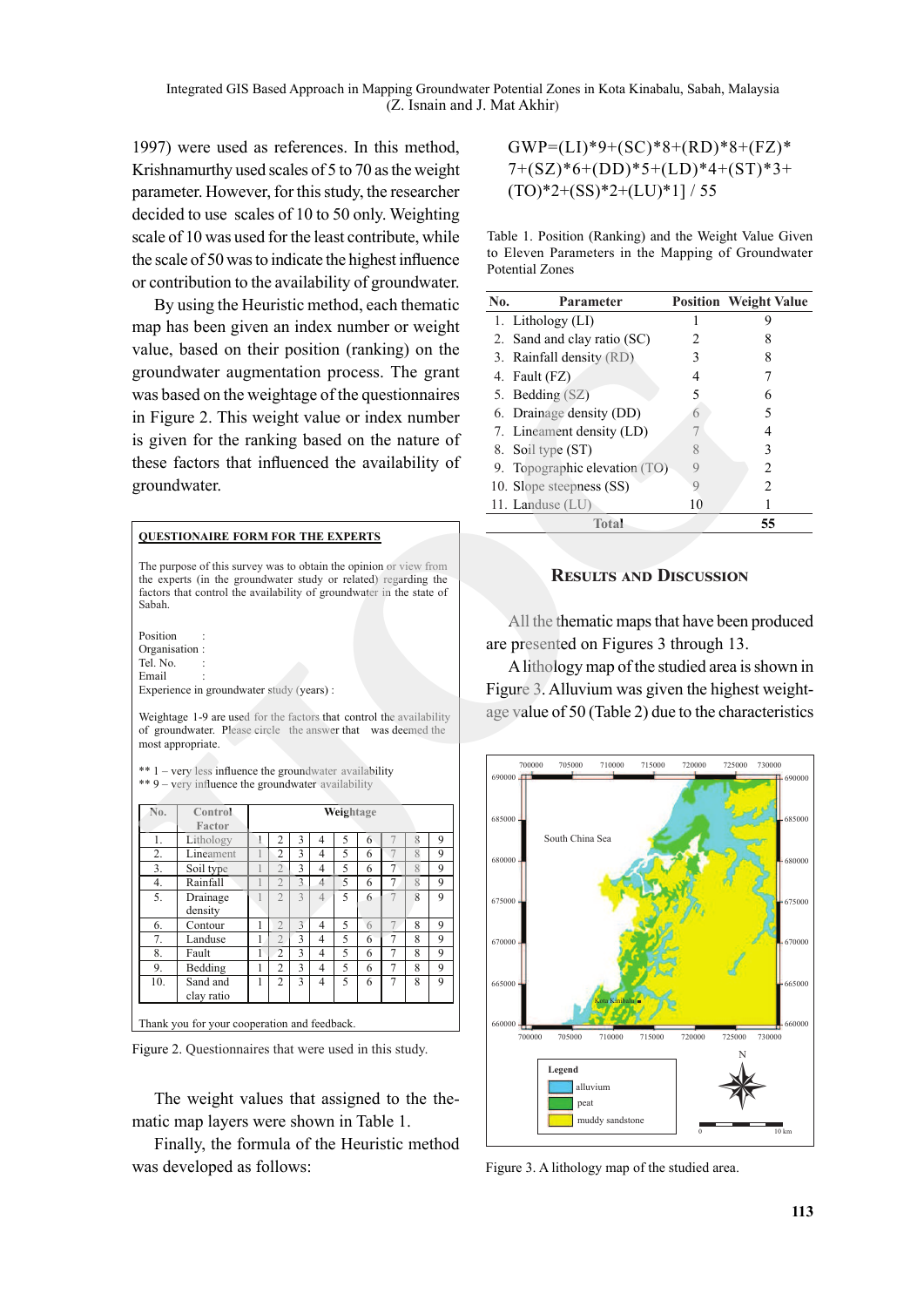Table 2. Distribution of the Weights for Lithology Type at the Studied Area

| Lithology       | Weight |
|-----------------|--------|
| Alluvium        | 50     |
| Peat            | 40     |
| Muddy sandstone | 30     |

of high porosity and permeability. Alluvium which is consisting of unconsolidated sediments mainly gravels and sand that mostly deposited by moving water. It usually developed in a floodplain, river, and estuary. It is always defined as the youngest sediment in the geological time scale. The nature of its porosity allows surface water to seep easily between grains, and makes it a good supplement for the groundwater. Muddy sandstone which is a mixture of sand and mud is given the lowest weightage value of 30. This is because when compared to the alluvial nature of the porosity and permeability it is not very good due to the presence of mud. This makes it difficult for water to seep through the surface, and causes surface water flow into water bodies such as rivers and lakes compared to seep into them. Whereas, peat is given a weightage value of 40 due to surface water seeping between the grains easier than muddy sandstone. This is due to its characteristics of porosity and permeability is better than muddy sandstone. **Example to the constrained scienting in the constrained science of small and that the state of the propose the state of the propose of the state of the state of the propose of the state of the propose of the state in the** 

Figure 4 is a sand and clay ratio map of the studied area. The soil sample that contained the highest percentage of sand to clay ratio was given the highest weightage value of 50 (Table 3). This is due to the nature of the sand that has a high porosity. Instead, if the percentage of sand to clay ratio is low, the weightage value will also be low, due to the nature of the nonporous clay that contains less air pores in comparison with sand.

A rainfall density map of the studied area (based on three rainfall observation station) presented in Figure 5 reveals that the average value of the rainfall in each station is interpolated by the 'moving average' function of the ILWIS 3.3 software. The map of rainfall density generated is classified into five classes and was given the appropriate weightage for its contribution to groundwater (Table 4). Areas that received the highest amount of rainfall are given the highest



Figure 4. A sand and clay ratio map of the studied area.

Table 3. Distribution of the Weights for the Sand and Clay Ratio at the Studied Area

| Sand and Clay Ratio (%) | Weight |
|-------------------------|--------|
| $<$ 1 34                | 10     |
| $1.34 - 2.68$           | 20     |
| $2.68 - 4.02$           | 30     |
| $4.02 - 5.3$            | 40     |
| > 5.36                  | 50     |



Figure 5. A rainfall density map of the studied area.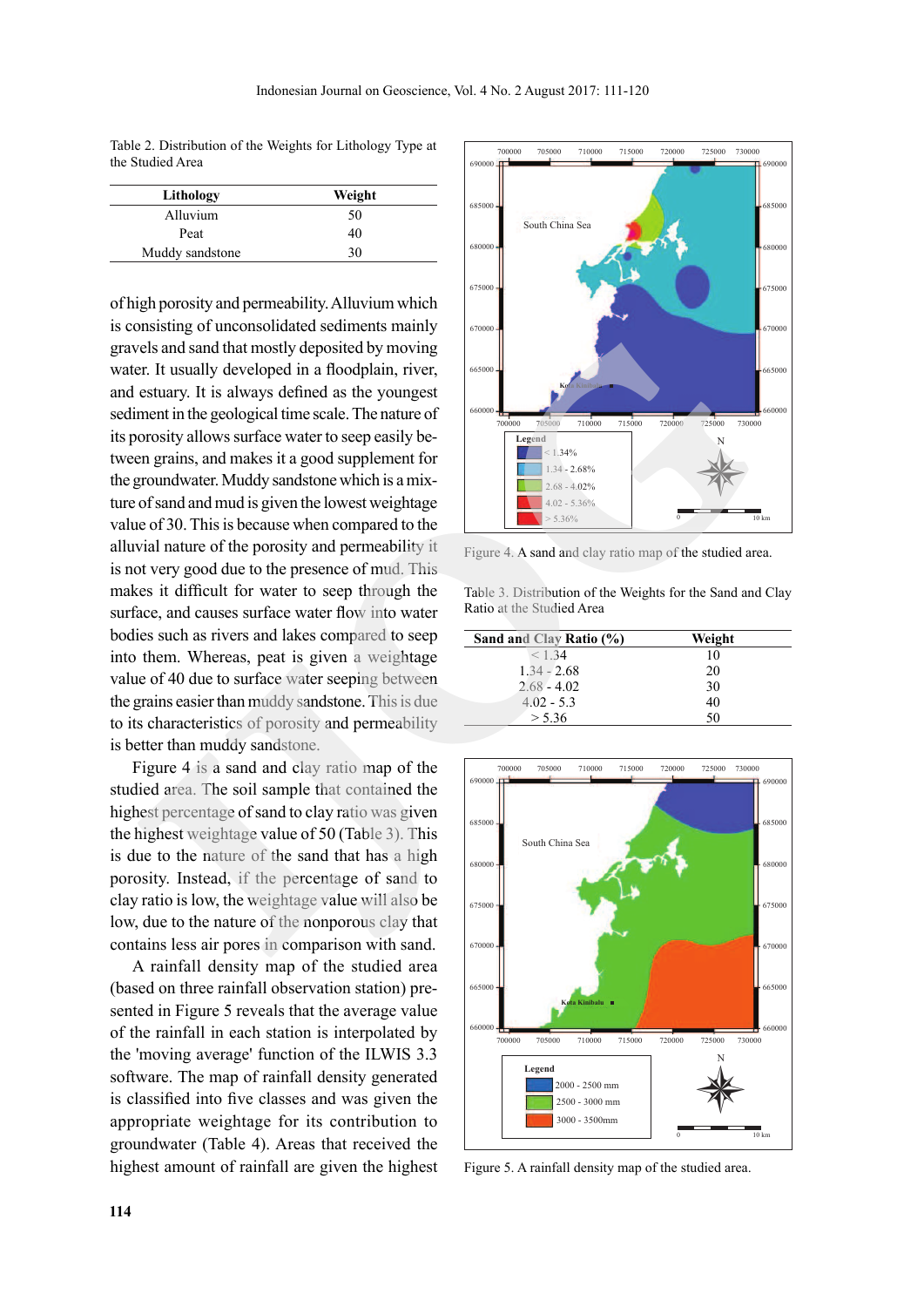Table 4. Distribution of the Weights for Annual Rainfall Density Zone at the Studied Area

| <b>Rainfall Density Zone (mm)</b> | Weight |
|-----------------------------------|--------|
| > 3500                            | 50     |
| $3000 - 3500$                     | 40     |
| $2500 - 3000$                     | 30     |
| $2000 - 2500$                     | 20     |
| ${}_{\leq} 2000$                  | 10     |

weightage value, and vice versa in areas that received the lowest amount of rain.

Lineament density map of the studied area. shown on Figure 6 tends to indicate that the areas with a high lineament density indicate the presence of numerous faults and fractures in the area. Therefore, the characteristics of secondary porosity and permeability were high in the areas with a high lineament density. Distribution of the weightage was also given a high value in the areas of high lineament density (Table 5).



Figure 6. A lineament density map of the studied area.

| Table 5. Distribution of the Weights for Each Lineament |  |  |  |
|---------------------------------------------------------|--|--|--|
| Density Zone at the Studied Area                        |  |  |  |

| Lineament Density Zone (m/m2) | Weight |
|-------------------------------|--------|
| > 3200                        | 50     |
| 2400 - 3200                   | 40     |
| $1600 - 2400$                 | 30     |
| $800 - 1600$                  | 20     |
| < 800                         | 10     |

Figure 7 presents a drainage density map of the studied area. The weightage values that are given were the inverse of the lineament density map. This is because the streams that abound in the areas of high drainage density cause surface runoff rush toward the main river. This causes the absorption of water into the soil be low. Whereas, in areas with a low drainage density, the rate of absorption of water into the soil is high due to the velocity of surface runoff that has become weak. Therefore, the high weightage value was given to the areas with a low drainage density. Table 6 shows the distribution of the weightage value for drainage density zones of the studied area.



Figure 7. A drainage density map of the studied area.

Table 6. Distribution of the Weights for Drainage Density Zone at the Studied Area

| Drainage Density Zone (m/m <sup>2</sup> ) | Weight |
|-------------------------------------------|--------|
| $<$ 3333                                  | 50     |
| $3333 - 6666$                             | 40     |
| 6666 - 9999                               | 30     |
| 9999 - 13332                              | 20     |
| >13332                                    | 10     |

A soil type map of the studied area (Figure 8) explains that the weightage value that was given to each soil types depends on their percentage contents of sand, silt, and clay. For soil that con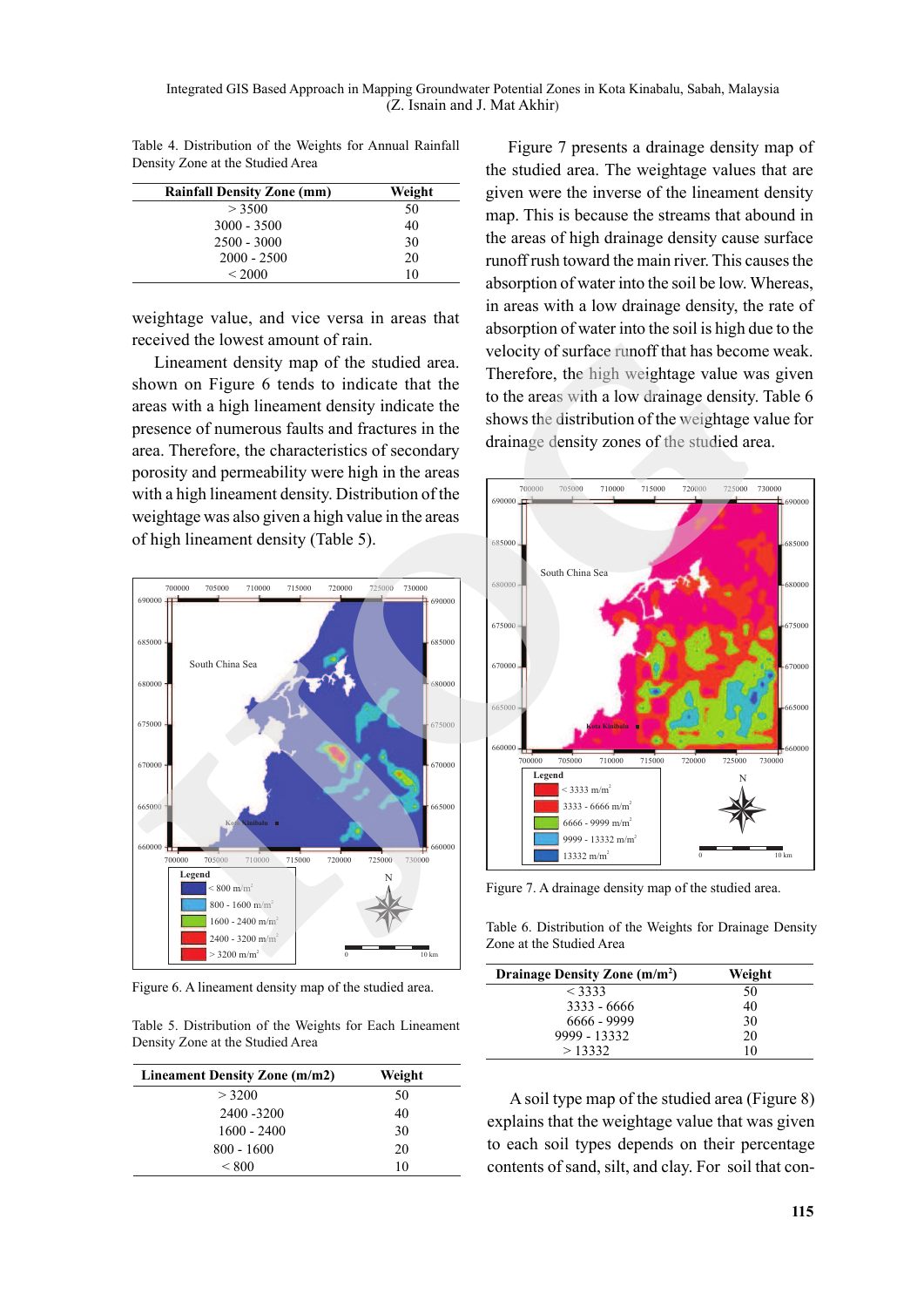tained a high percentage of sand, the weightage value is high due to the nature of high porosity. Next, it depends on the percentages of silt and clay contents. The weightage value for each soil type is shown in Table 7.



Figure 8. A soil types map of the studied area.

Table 7. Distribution of the Weights for the Soil Type at the Studied Area

| No. | <b>Soil Series</b> | <b>Soil Type</b>    | Weight |
|-----|--------------------|---------------------|--------|
| 1   | Weston             | alluvium and peat   | 40     |
| 2   | Tanjong Aru        | alluvium            | 50     |
| 3   | Tuaran             | alluvium            | 50     |
| 4   | Kinabatangan       | alluvium            | 50     |
| 5   | Sapi               | Alluvium and peat   | 40     |
| 6   | Klias              | Alluvium and peat   | 40     |
| 7   | <b>Brantian</b>    | alluvium            | 50     |
| 8   | Dalit              | Sand, mud. alluvium | 30     |
| 9   | Lokan              | Sand, mud           | 20     |
| 10  | Crocker            | Sand, mud           | 20     |

Highland that can be seen on a topographic elevation map of the studied area (Figure 9) is found in the southeast and east part of the studied area. Meanwhile, low-lying areas occupy the northeastern and southwestern parts of the studied area. In this highland, rainfall and surface water will continue running down through valleys and rivers to lowlands and on to the sea. Thus, the low weightage value will be given in these areas, be-



Figure 9. A topographic elevation map of the studied area.

cause it does not augment the groundwater well as in low-lying areas. Weightage values for this topographic elevation zones were shown in Table 8.

Table 8. Distribution of the Weights for Each Topography Elevation Zone at the Studied Area.

| Height (m)  | <b>Topography Zone</b> | Weight |
|-------------|------------------------|--------|
| ${}_{200}$  | Low lying area         | 50     |
| 200-400     | Undulating hills       | 40     |
| $400 - 600$ | Steep hills            | 30     |
| $600 - 800$ | Steep mountain         | 20     |
| > 800       | Mountain area          | 10     |
|             |                        |        |

Furthermore, a slope steepness map of the studied area is presented in Figure 10. This map also shows the same characteristics as the topographic elevation map. For this studied area, mostly the steep zones are located in the southeastern and eastern parts of the area. Meanwhile, the flatlands were at the northeastern and southwestern parts of the studied area. The weightage values were given based on the rate of runoff on steep zone which is higher than in the flatlands. Therefore, higher weightage value is in the steep zone and low weightage value is in flat-land areas (Table 9).

Figure 11 displaying a landuse map of the studied area, shows that the southeastern and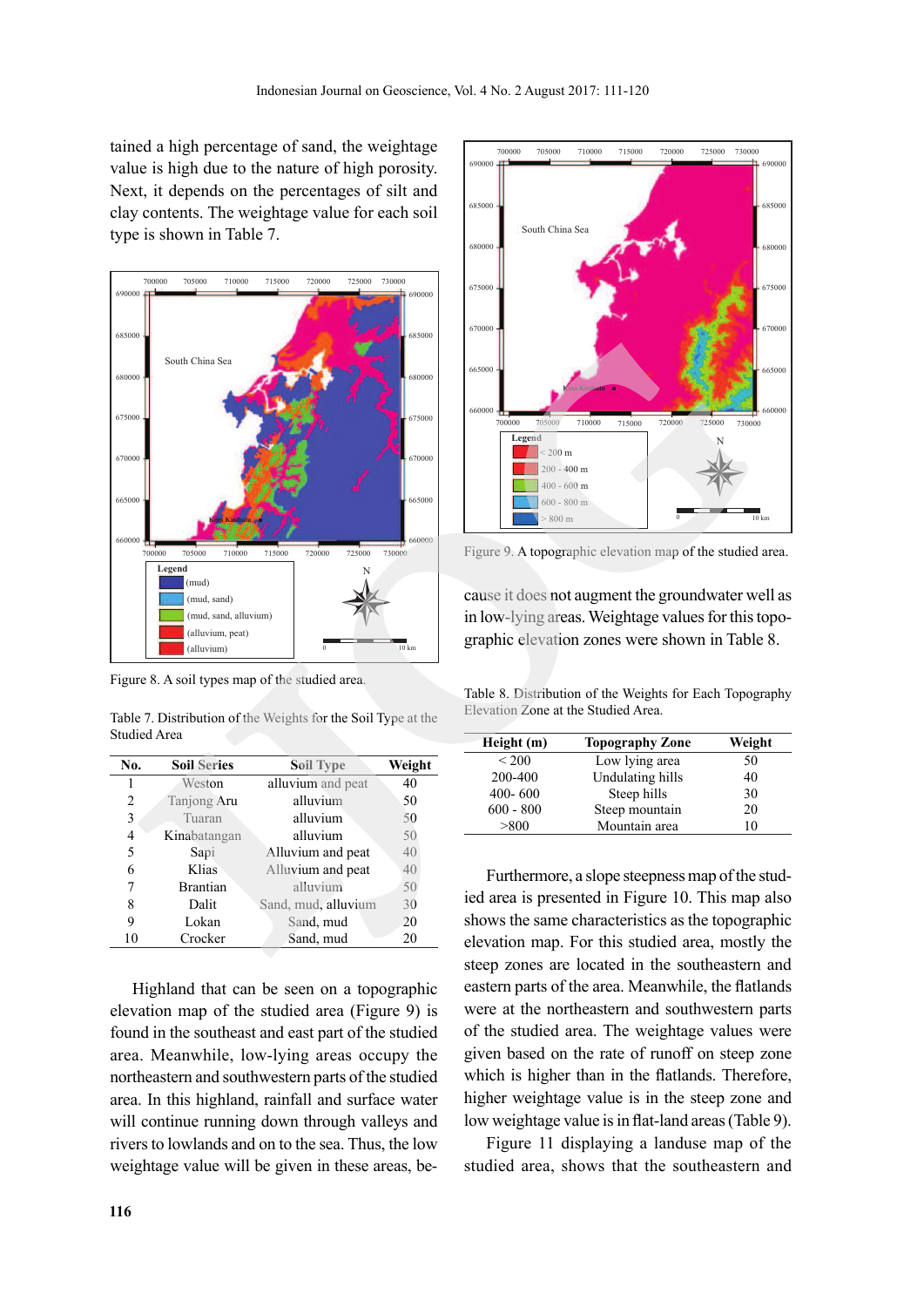

Figure 10. A slope steepness map of the studied area.

Table 9. Distribution of the Weights for the Slope Steepness Zone at the Studied Area

| Slope Steepness (°) | <b>Slope Steepness Zone</b> | Weight |
|---------------------|-----------------------------|--------|
| $0 - 5$             | Low lying area              | 50     |
| $5 - 15$            | <b>Undulating hills</b>     | 40     |
| $15 - 26$           | Steep hills                 | 30     |
| $26 - 35$           | Steep mountain              | 20     |
| > 35                | Mountain area               |        |

eastern parts of the studied area are covered by forests and highlands. In determining the weightage of each category of landuse, the zone of higher humidity rated high. Thus, an aqueous zone rated high while the dry zone rated low. Weightage value for each category of landuse was given depended on its contribution in appending groundwater (Table 10).

Table 10. Distribution of the Weights for the Landuse Type at the Studied Area

| <b>Landuse Type</b> | Weight |
|---------------------|--------|
| Forest              | 20     |
| Residen/Development | 10     |
| Mangrove            | 20     |
| Agriculture         | 40     |
| Lake                |        |
| Grass               |        |
|                     |        |

Geologically, the main faults in the studied area are presented in Figure 12. From this map the buffer zones were made by using the ILWIS 3.3 software for five categories (based on how far the buffer zone from the main fault) which is less than 500 m, 500 - 1,000 m, 1,000 - 1,500 m, 1,500 - 2,000 m, and over 2,000 m. The high weightage values were given to the zones closest to the main fault because the closer a major fault



Figure 11. A landuse map of the studied area.



Figure 12. Major fault zones map of the studied area.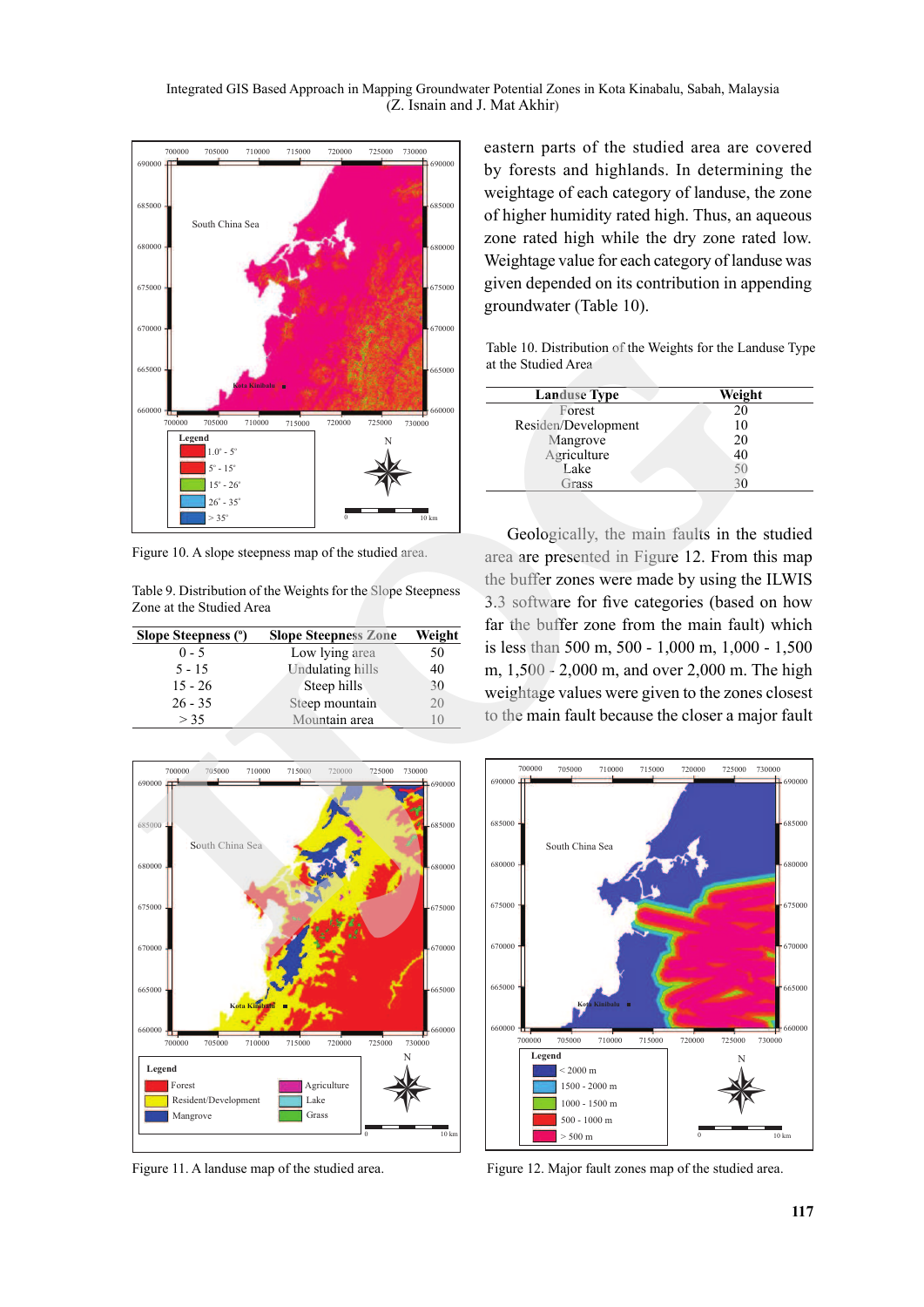zone with the higher, the more potential the availability of groundwater. Zero weightage value was given for an area that over 2,000 m away from the main fault zone, and is considered as not affecting the main fault factor. The weightage values were given in Table 11.

Table 11. Distribution of the Weights for the Major Fault Zones at the Studied Area

| <b>Major Fault Zone</b> | Weight |
|-------------------------|--------|
| $< 500 \text{ m}$       | 40     |
| $500-1000$ m            | 30     |
| 1000-1500 m             | 20     |
| 1500-2000 m             | 10     |
| $>2000 \text{ m}$       |        |

Moreover, a syncline zone map of the studied area can be seen in Figure 13. Each polygon for syncline zone was given its weightage value based on how far the zone from the syncline structure. Zones are divided into five categories which are less than 500 m, 500 -1,000 m, 1,000 - 1,500 m, 1,500 - 2,000 m, and over 2,000 m. Zone 5 is given a value of zero, because it is located outside of the area that is not affected by the syncline structure. The weightage values were shown in the Table 12.



Figure 13. A syncline zones map of the studied area.

Table 12. Distribution of the Weights for the Syncline Zones at the Studied Area

| No. | <b>Syncline Zone</b> | Weight |
|-----|----------------------|--------|
|     | Zone 1               | 40     |
|     | Zone 2               | 30     |
|     | Zone 3               | 20     |
|     | Zone 4               | 10     |
|     | Zone 5               |        |

The final map after the integration process was shown in Figure 14. The result (Table 13) revealed that the groundwater potential can be divided into five classes or zones (based on their recharge rate) which are:

- very low (less than 1,000 l/hour/well)
- low  $(1,000 2,000$  l/hour/well)
- moderate (2,000 3,000 l/hour/well)
- high (3,000 4,000 l/hour/well)
- very high (more than 4,000 l/hour/well)



Figure 14. A groundwater potential zone map of the studied area.

Table 13. Groundwater Potential Zone Based on Weights of their Recharge Rate

| No. | Groundwater Weight |    | Groundwater<br>Recharge        |
|-----|--------------------|----|--------------------------------|
|     | Very low           | 10 | Less than 1000 liter/hour/well |
| 2   | Low                | 20 | 1000-2000 liter/hour/well      |
| 3   | Moderate           | 30 | 2000-3000 liter/hour/well      |
| 4   | High               | 40 | 3000-4000 liter/hour/well      |
| 5   | Very high          | 50 | More than 4000 liter/hour/well |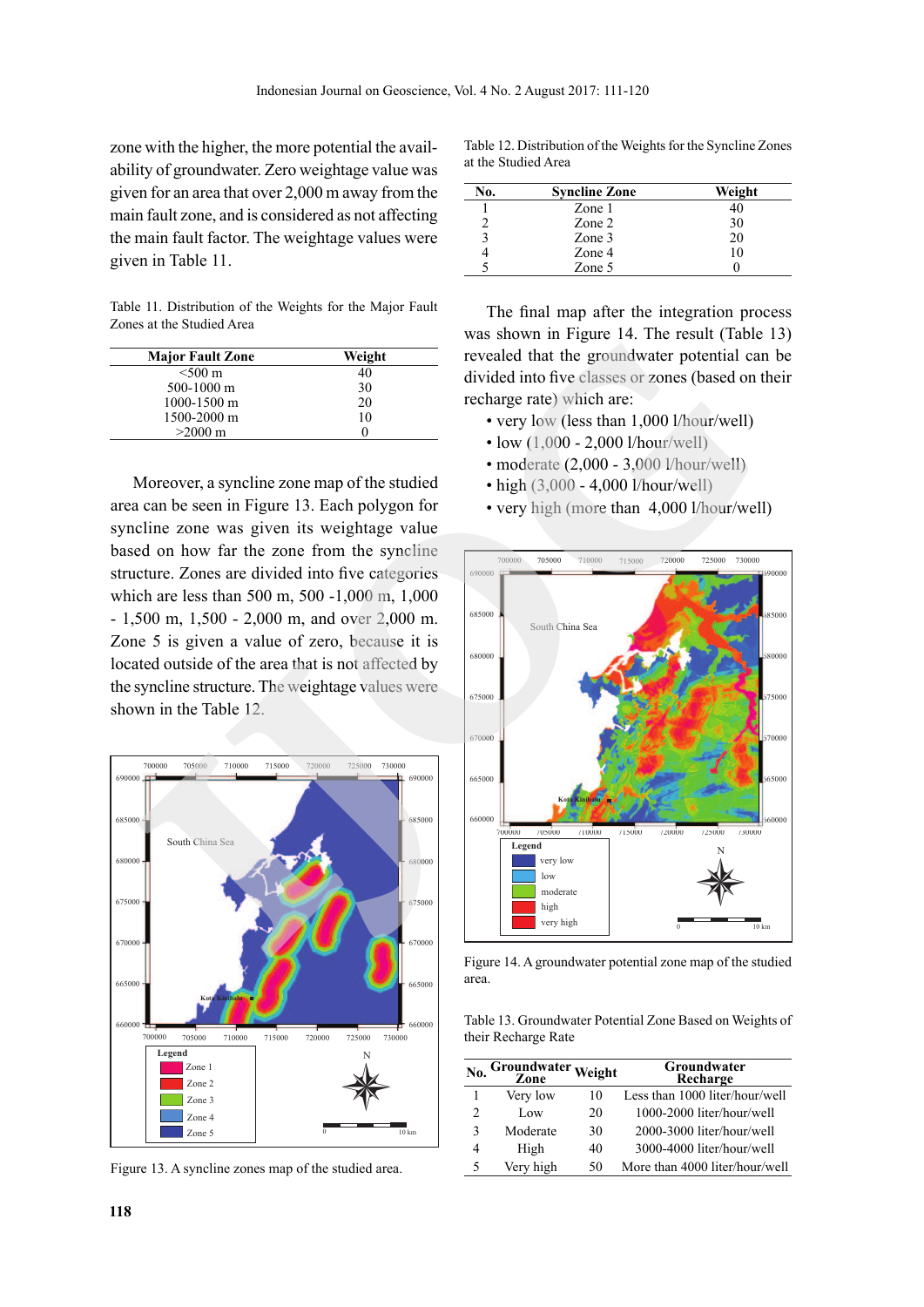Finally, the relationship between the parameters studied and groundwater potential zone is presented in Table 14 (only the high and very high potential zones presented

Table 14. A summary of the Results from the Final Groundwater Potential Map of the Studied Area

| <b>Maps</b>               | <b>High Potential</b><br>Zones                                            | <b>Very High Potential</b><br>Zones                        | appreciation and thank to Universiti Keba<br>Malaysia and Universiti Malaysia Sabah                                                                             |
|---------------------------|---------------------------------------------------------------------------|------------------------------------------------------------|-----------------------------------------------------------------------------------------------------------------------------------------------------------------|
| Lithology                 | Alluvium, peat,<br>muddy sandstone                                        | Alluvium, muddy<br>sandstone                               | their support.                                                                                                                                                  |
| Sand and<br>Clay Ratio    | Very low - very high<br>$(< 1.34 - > 5.36\%)$                             | Very low - very high<br>$(< 1.34 - > 5.36\%)$              |                                                                                                                                                                 |
| Rainfall<br>Density       | Low - moderate<br>$(< 2,400 - 3,200$ mm)                                  | Low - moderate<br>$(< 2,400 - 3,200$ mm)                   | <b>REFERENCES</b>                                                                                                                                               |
| Drainage<br>Density       | Very low - moderate<br>$(< 3,333 - 9,999$<br>$m/m2$ )                     | Very low - moderate<br>$(< 3333 - 9999$ m/m <sup>2</sup> ) | Abdullah, I. and Mat Akhir, J., 1990. Bas.<br>tionary of Geological Terms. Bangi: Un                                                                            |
| Lineament<br>Density      | Very low - very high<br>$(< 1,000 - > 4,000$<br>$m/m^2$ )                 | Very low - very high<br>$(< 1,000 - > 4,000$ m/<br>$m2$ )  | Kebangsaan Malaysia.<br>Aller, L., Bennett, T., Lehr, J. H., and P.<br>J., 1985. DRASTIC: A Standard Syst                                                       |
| Topographic<br>Elevetion  | Very low $(< 200 \text{ m})$                                              | Very low $(< 200 \text{ m})$                               | <b>Evaluating Ground Water Pollution Po</b>                                                                                                                     |
| Slope<br><b>Steepness</b> | Very low $(0^{\circ})$                                                    | Very low $(0^{\circ})$                                     | Using Hydrogeologic Settings. EPA/<br>85/018, R.S. Kerr Environmental Re                                                                                        |
| Soil Types                | Weston, Tanjung<br>Aru, Tuaran, Lokan,<br>Dalit, Kinabatangan,<br>Crocker | Tanjung Aru, Tuaran,<br>Brantian, Lokan                    | Laboratory, U.S. Environmental Pro.<br>Agency, Ada, Oklahoma.<br>Krishnamurthy, J., Venkatesa Kumar, N., .                                                      |
| Landuse                   | Forest, Resident/<br>Development,<br>Mangrove                             | Forest, Resident/<br>Development,<br>Mangrove, Agriculture | man, V., and Manivel, M., 1996. An ap<br>to demarcate groundwater potential<br>through remote sensing and a geogra                                              |
| Major Fault<br>Zones      | $500 - 1,000$ m                                                           | $<$ 500 m                                                  | information system. International Jou<br>Remote Sensing, 7 (10), p.1867-1884.                                                                                   |
| Syncline<br>Zones         | $500 - 1,000$ m                                                           | $< 500$ m                                                  | Krishnamurthy, J., Arul Mani, M., Jaya                                                                                                                          |
|                           | <b>CONCLUSION</b>                                                         | From the results obtained, there are three                 | V., and Manivel, M., 1997. Selection o<br>for Artificial Recharge Towards Groun<br>Development of Water Resource in<br>Proceedings of the $18th A$ sian Confere |
|                           |                                                                           |                                                            | $D_{\text{one}}$                                                                                                                                                |

## **CONCLUSION**

From the results obtained, there are three main factors that influence the availability of groundwater potential in the studied area which are lithology, topographic elevation, and syncline zones. This study concludes that five potential groundwater zones are recognized, where the higher groundwater potential ones are located at the northern part of the studied area. The area is a low-lying area consisting of mostly alluvium with peat and muddy sandstone which are also found in some of the areas.

### **Acknowledgments**

The paper has been presented in The 2<sup>nd</sup> International Conference and The 1<sup>st</sup> Joint Conference Faculty of Geology, Padjadjaran University with Faculty of Science and Natural Resources Universiti Malaysia Sabah. The authors express appreciation and thank to Universiti Kebangsaan Malaysia and Universiti Malaysia Sabah for all their support.

## **References**

- Abdullah, I. and Mat Akhir, J.,1990. *Basic Dictionary of Geological Terms*. Bangi: Universiti Kebangsaan Malaysia.
- Aller, L., Bennett, T., Lehr, J. H., and Petty R. J., 1985. DRASTIC: A Standard System for Evaluating Ground Water Pollution Potential Using Hydrogeologic Settings*.* EPA/600/2- 85/018, R.S. Kerr Environmental Research Laboratory, *U.S. Environmental Protection Agency*, Ada, Oklahoma.
- Krishnamurthy, J., Venkatesa Kumar, N., Jayaraman, V., and Manivel, M., 1996. An approach to demarcate groundwater potential zones through remote sensing and a geographical information system. *International Journal of Remote Sensing,* 7 (10), p.1867-1884.
- Krishnamurthy, J., Arul Mani, M., Jayaraman, V., and Manivel, M., 1997. Selection of Sites for Artificial Recharge Towards Groundwater Development of Water Resource in India. *Proceedings of the 18th Asian Conference on Remote Sensing*, Kuala Lumpur.
- Murai, S., 1993. Remote Sensing Note. *Japan Association on Remote Sensing*, Tokyo, Japan.
- Sabin, Floyd. F., 1987. *Remote Sensing Principle and Interpretation 2nd ed*. New York: W.H. Freeman and Company, 449pp.
- Sikdar, P.K., Chakraborty, S., Enakshi, A., and Paul, P.K. 2004. Land use/land cover changes and groundwater potential zoning in and around Raniganj coal mining area, Bardhaman